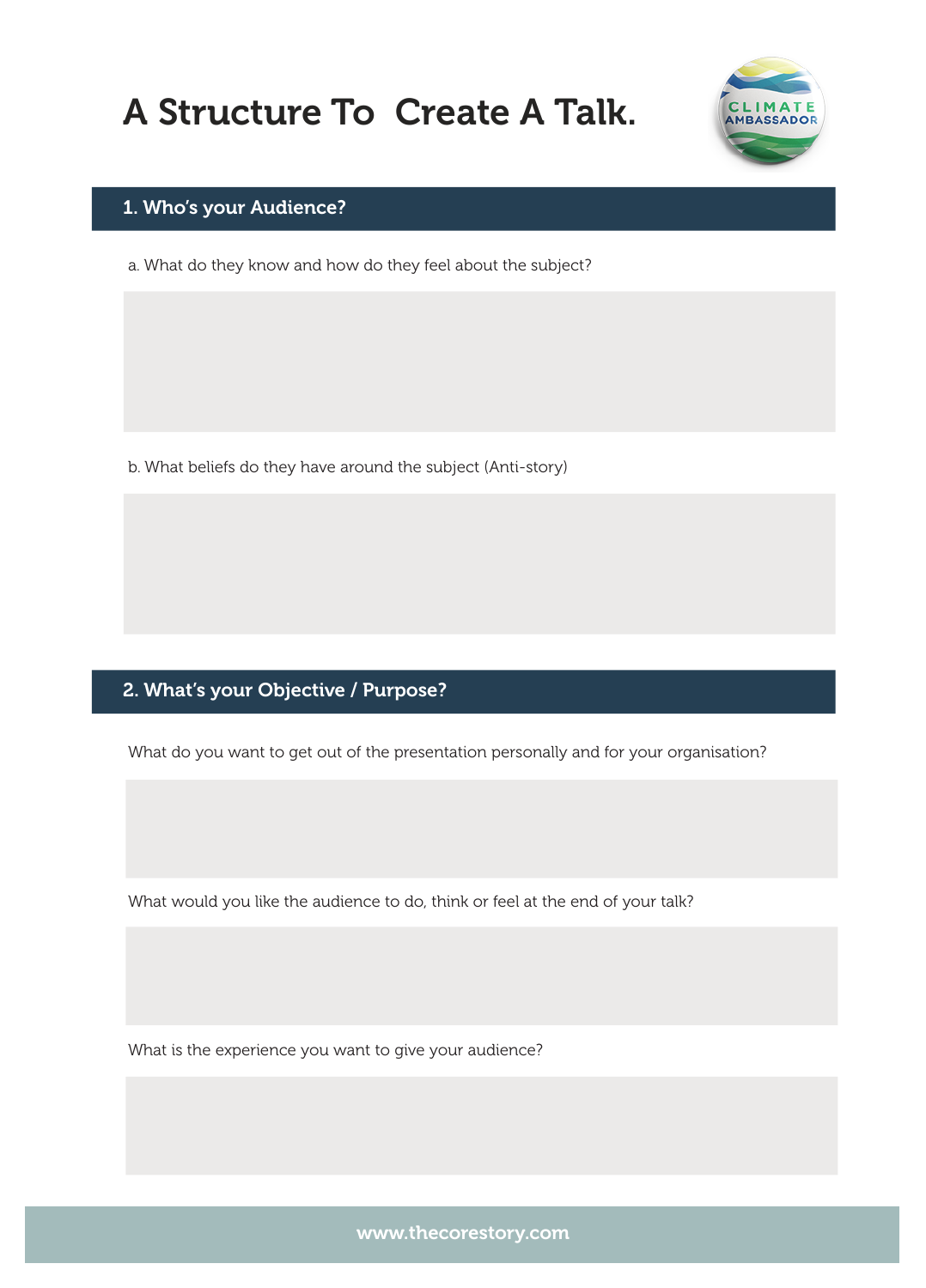## 3. Write your Core Message in less than 20 words.

What is the belief that the audience needs to buy into in order for them to give us our purpose?

#### 4. Write a Core Story

This is a story that delivers the core message in an engaging way.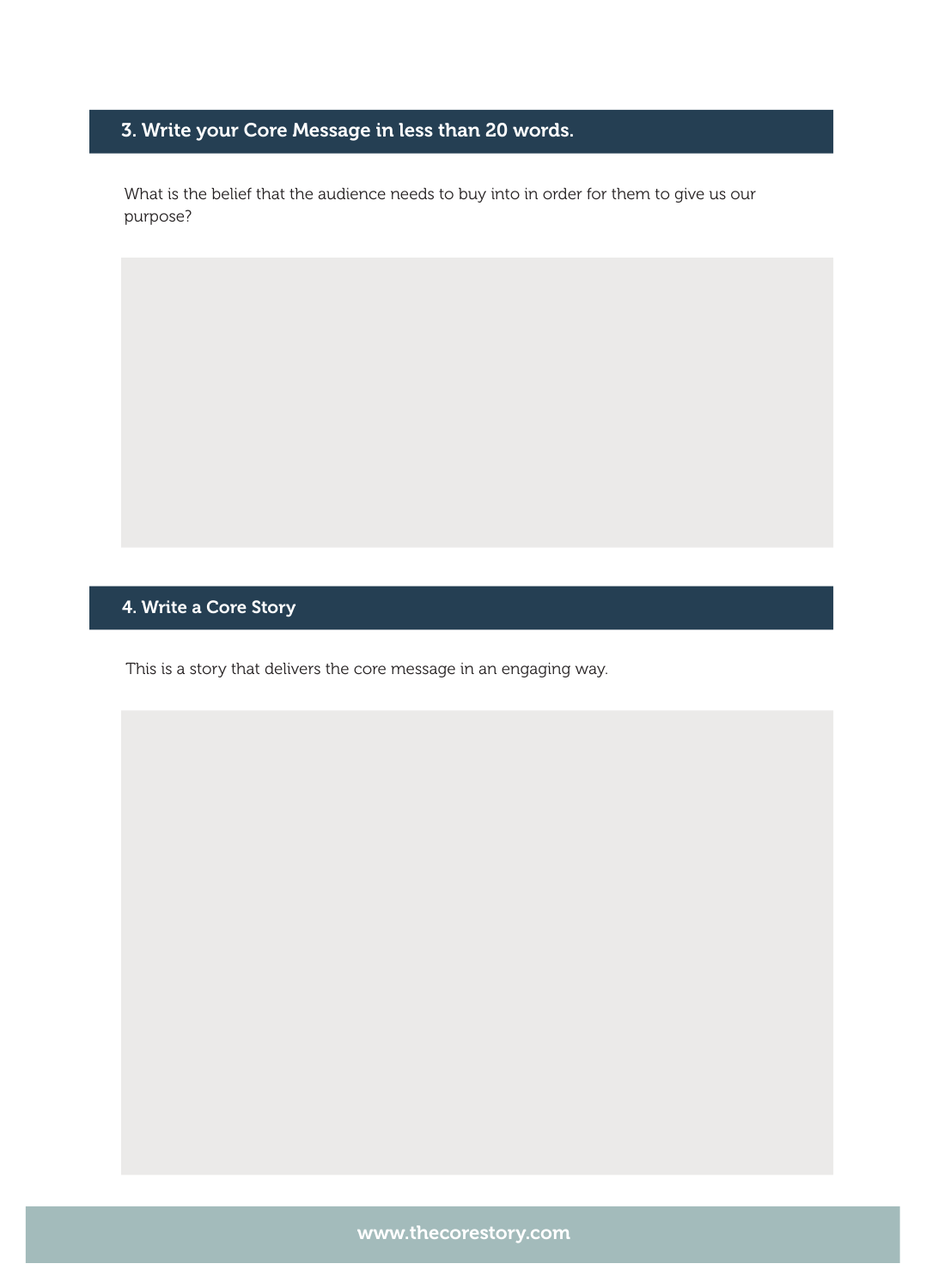## 5. Create an Attention-Grabbing Opening.

Open with something that lets people know why they should listen to you. What's in it for your audience? What value will they get? This needs to be succinct and exciting.

## 6. Identify your Key Points.

All these points should support your core message. If it does not it should not be in the speech..